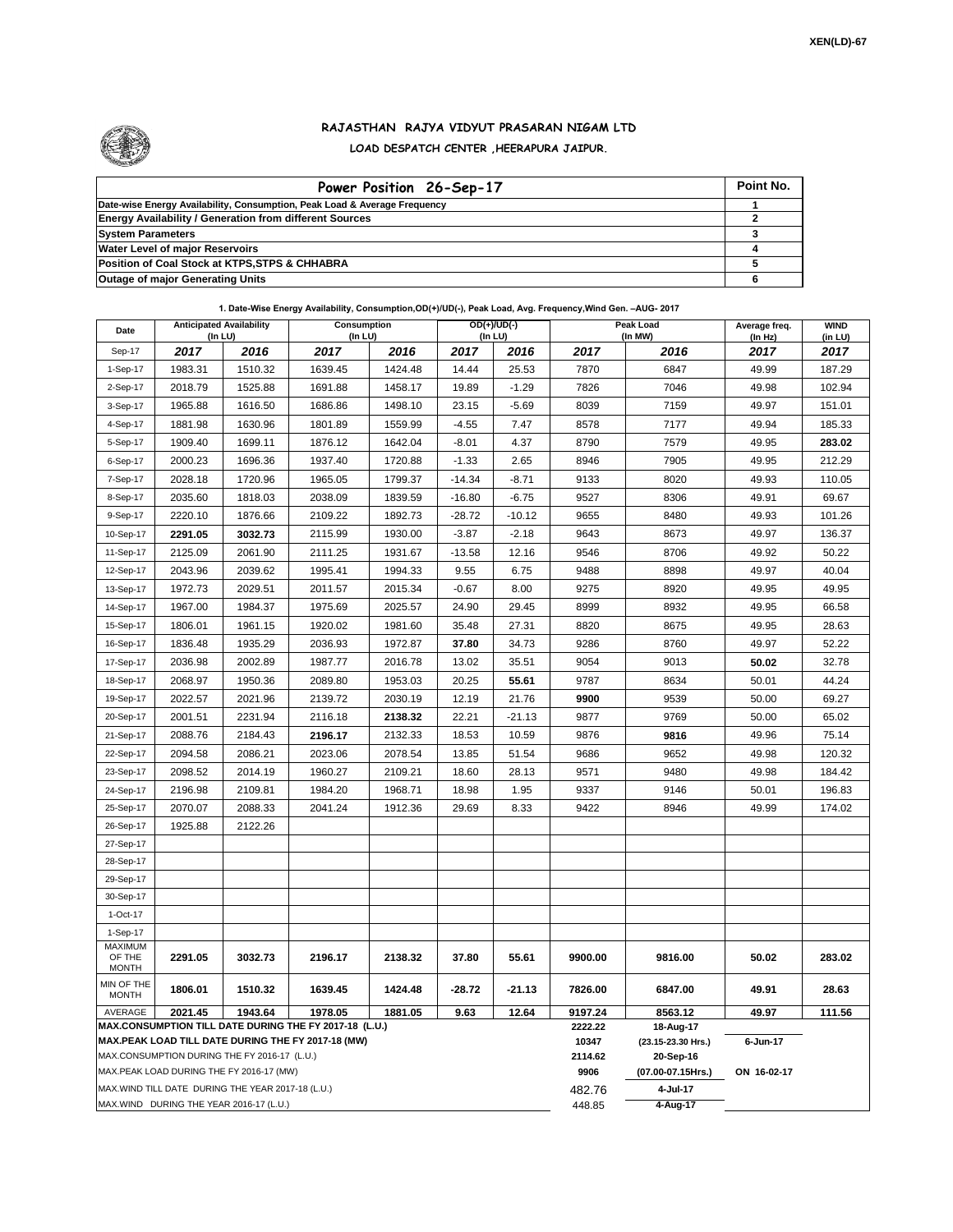## **2.Anticipated Availability/Generation From Different Sources**

| (In LU)        |                                                             |                 |                     |                |  |  |  |  |  |  |
|----------------|-------------------------------------------------------------|-----------------|---------------------|----------------|--|--|--|--|--|--|
| S.No.          | Sources Available to Rajasthan / Installed                  | Prior           | Prior               | Actual         |  |  |  |  |  |  |
|                | Capacity as on 30.09.2016                                   | assessment of I | assessment of       | Energy         |  |  |  |  |  |  |
|                | (In MW)                                                     | Avail. For next | Avail.              | Received       |  |  |  |  |  |  |
|                |                                                             | Dav             |                     |                |  |  |  |  |  |  |
| 1              | KTPS (1240/1240)                                            | 171.00          | 25-Sep-17<br>223.00 | 181.04         |  |  |  |  |  |  |
| $\overline{2}$ | STPS (1500/1500)                                            | 164.00          | 164.00              | 142.71         |  |  |  |  |  |  |
| 3              | DHOLPUR GAS CCPP (330/330)                                  | 0.00            | 0.00                | 21.44          |  |  |  |  |  |  |
| 4              | RAMGARH (273.5/273.5)                                       | 44.00           | 46.00               | 30.53          |  |  |  |  |  |  |
| 5              | RAPP-A(200/200)                                             | 0.00            | 0.00                | 0.00           |  |  |  |  |  |  |
| 6              | MAHI (140/140)                                              | 0.00            | 0.00                | 15.68          |  |  |  |  |  |  |
| 7<br>8         | CHAMBAL (RPS+JS) (135.5/271)<br>GIRAL LIGNITE (250/250)     | 0.00<br>0.00    | 0.00<br>0.00        | 0.69<br>0.00   |  |  |  |  |  |  |
| 9              | CHHABRA TPS 1000/1000)                                      | 118.00          | 109.00              | 114.27         |  |  |  |  |  |  |
| 10             | ADANI (TPS) + KALISINDH (TPS)                               | 270.00          | 272.00              | 239.99         |  |  |  |  |  |  |
|                | (1200+1200/1320+1200)                                       |                 |                     |                |  |  |  |  |  |  |
| 11             | WIND FARM (3980.40/4119.15)                                 | 136.50          | 163.50              | 174.02         |  |  |  |  |  |  |
| 12             | SOLAR POWER(737.70/1295.70)                                 | 0.00            | 0.00                | 4.03           |  |  |  |  |  |  |
| 13<br>14       | CAPTIVE POWER PLANTS<br>REGIONAL (INTRA STATE) O.A. (VLTPS) | 0.00<br>0.00    | 0.00<br>0.00        | 0.00<br>0.00   |  |  |  |  |  |  |
| 15             | <b>OPEN ACCESS</b>                                          | 29.91           | 22.07               | 22.07          |  |  |  |  |  |  |
| 16             | BIOMASS - (101.95/119.25)                                   | 5.00            | 5.00                | 4.76           |  |  |  |  |  |  |
| 17             | BARSINGHSAR LTPS(250/250)                                   | 53.00           | 53.00               | 52.01          |  |  |  |  |  |  |
| 18             | RAJWEST (1080/1080)                                         | 200.00          | 195.00              | 185.59         |  |  |  |  |  |  |
|                | <b>TOTAL (A): 1-18</b>                                      | 1191.41         | 1252.57             | 1188.84        |  |  |  |  |  |  |
| 19             | <b>BBMB COMPLEX</b><br>a) BHAKRA(230.79/1516.3)             |                 |                     |                |  |  |  |  |  |  |
|                | b) DEHAR (198/990)                                          | 31.13<br>27.30  | 30.09<br>28.41      | 31.39<br>27.27 |  |  |  |  |  |  |
|                | c) PONG (231.66/396)                                        | 44.70           | 44.88               | 49.54          |  |  |  |  |  |  |
|                | TOTAL: a TO c                                               | 103.12          | 103.38              | 108.21         |  |  |  |  |  |  |
| 20             | <b>CENTRAL STATIONS</b>                                     |                 |                     |                |  |  |  |  |  |  |
|                | d) SINGRAULI (300/2000)                                     | 93.27           | 102.19              | 101.36         |  |  |  |  |  |  |
|                | e) RIHAND<br>(310.24/3000)                                  | 123.07          | 133.50              | 131.72         |  |  |  |  |  |  |
|                | f) UNCHAHAR-I(20/420)<br>g) UNCHAHAR-II& III(61/630)        | 1.93<br>7.04    | 3.84<br>12.25       | 5.10<br>17.91  |  |  |  |  |  |  |
|                | h) INDIRA GANDHI STPS(JHAJHAR) 0.00/1500)                   | 0.00            | 0.00                | 0.00           |  |  |  |  |  |  |
|                | i) NCTPS DADRI St-II (43.22/980) + DADRI-TH                 | 4.77            | 0.74                | 3.78           |  |  |  |  |  |  |
|                | i) DADRI GAS (77/830)                                       | 0.85            | 2.49                | 3.78           |  |  |  |  |  |  |
|                | (83.07/419)<br>k) ANTA                                      | 0.00            | 0.00                | 2.20           |  |  |  |  |  |  |
|                | I) AURAIYA<br>(61.03/663)                                   | 0.00            | 0.00                | 2.50           |  |  |  |  |  |  |
|                | m) NAPP<br>(44/440)<br>n) RAPP-B<br>(125/440)               | 9.26<br>33.07   | 9.12<br>32.98       | 9.12<br>32.98  |  |  |  |  |  |  |
|                | o) RAPP-C<br>(88/440)                                       | 20.58           | 20.58               | 20.58          |  |  |  |  |  |  |
|                | p) SALAL<br>(20.36/690)                                     | 3.18            | 3.06                | 3.09           |  |  |  |  |  |  |
|                | q) URI<br>(70.37/720)                                       | 6.36            | 6.82                | 6.28           |  |  |  |  |  |  |
|                | r) TANAKPUR<br>(10.86/94)                                   | 1.16            | 2.50                | 2.48           |  |  |  |  |  |  |
|                | s) CHAMERA - (105.84/540)                                   | 13.72           | 15.68               | 15.68          |  |  |  |  |  |  |
|                | t) CHAMERA-II (29.01/300)                                   | 6.00            | 6.96                | 6.09<br>4.73   |  |  |  |  |  |  |
|                | u) CHAMERA-III (25.21/231)<br>v) DHAULIGANGA (27/280)       | 5.14<br>5.69    | 5.44<br>3.98        | 3.57           |  |  |  |  |  |  |
|                | w) DULHASTI (42.42/390)                                     | 10.09           | 10.09               | 10.09          |  |  |  |  |  |  |
|                | x) SEWA (13/120)                                            | 0.39            | 0.39                | 0.39           |  |  |  |  |  |  |
|                | y) NJPC (112.00/1500)+RAMPUR(31.808/412.02)                 | 25.43           | 27.48               | 30.15          |  |  |  |  |  |  |
|                | z) TEHRI (75/1000)                                          | 6.60            | 19.08               | 13.82          |  |  |  |  |  |  |
|                | aa) KOTESHWR (33.44/400) + PARBATI3 (56.73/520)             | 16.09           | 20.40               | 25.54          |  |  |  |  |  |  |
|                | ab) TALA                                                    | 2.70            | 2.89                | 2.89           |  |  |  |  |  |  |
|                | ac) MUNDRA UMPP (380/4000)<br>ad) SASAN (372/3960)          | 70.08<br>72.96  | 69.07<br>90.59      | 69.07<br>90.59 |  |  |  |  |  |  |
|                | ae) FRKKA+KHLGN+TLCHR (70.18/3940)                          | 21.89           | 19.13               | 15.00          |  |  |  |  |  |  |
|                | af) URS POWER(DADRITH-I)                                    | 0.00            | 0.00                | 0.00           |  |  |  |  |  |  |
|                | TOTAL SCHEDULE(a TO af)                                     | 664.44          | 724.64              | 738.70         |  |  |  |  |  |  |
|                | LOSSES                                                      | $-20.33$        | $-17.20$            | $-27.70$       |  |  |  |  |  |  |
|                | NET SCHEDULED                                               | 644.11          | 707.44              | 711.00         |  |  |  |  |  |  |
| 21<br>22       | BILATERAL (REG.) EXCL. BANKING<br>BANKING                   | 14.47<br>0.00   | 15.52<br>0.00       | 19.32<br>0.00  |  |  |  |  |  |  |
| 23             | BILATERAL(INTER-REG.). EXCLUDING (ISOA &                    | 114.23          | 111.01              | 112.67         |  |  |  |  |  |  |
|                | BANKING)                                                    |                 |                     |                |  |  |  |  |  |  |
| 24             | INTER STATE OPEN ACCESS (BILATERAL+IEX)                     | $-29.91$        | $-22.07$            | $-22.07$       |  |  |  |  |  |  |
| 25             | <b>INDIAN ENERGY EXCHANGE</b>                               | $-8.43$         | 1.79                | 1.79           |  |  |  |  |  |  |
|                | <b>TOTAL(B): (19 TO 25)</b>                                 | 734.47          | 817.50              | 822.71         |  |  |  |  |  |  |
|                | TOTAL GENERATION (A +B) : 1 TO 25                           |                 |                     | 2011.55        |  |  |  |  |  |  |
|                | OVER DRAWAL (+)/UNDER DRAWAL (-)                            |                 |                     | 29.69          |  |  |  |  |  |  |
|                | <b>GRAND TOTAL</b>                                          | 1925.88         | 2070.07             | 2041.24        |  |  |  |  |  |  |
|                | <b>LAST YEAR</b>                                            | 2122.26         | 2088.33             | 1912.35        |  |  |  |  |  |  |